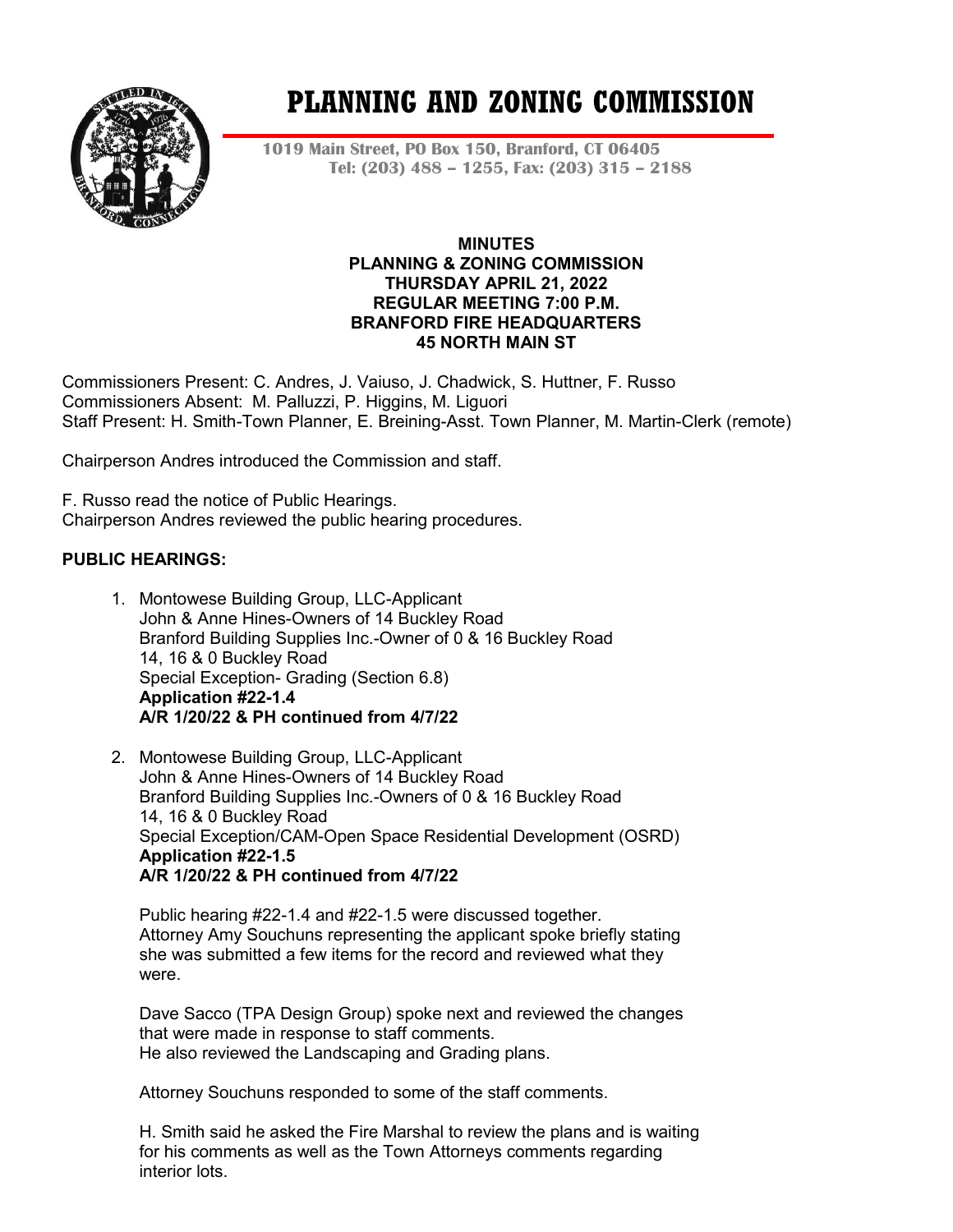He spoke briefly about open space.

The commissioners asked a few questions.

## PUBLIC INPUT:

- 1. Louisa Deland- She showed a short video of the area taken by a drone. She wanted the commission to get an idea of the area. She noted it is also on the "Save our Wetlands website".
- 2. Barbara Lucas- (resides at Brightwood Rd. Cul-de-sac) She noted that the application is placing value on the potential of recreation for the open space but said much of the area is not usable. The Land Trust land to the south has no trails or parking. This open space is buried within an interior lot. She ted the Trolley berm is not easy to get to. At Sybil Creek, it is a steep slope and there may be contamination on that area. She thought the town probably wouldn't buy much of this open space and it's not recreational at all. She asked the Commission to consider this.
- 3. Claudio Richetelli-(resides at Bright wood Rd. Cul-de-sac), He thinks this development is just too much for this area. Where will people park?
- 4. Mike Gargamelli (30 Brightwood Lane) He spoke of the purpose of the PZ Dept per the website and noted some of the areas where this proposal violates those guidelines. He noted that this area is in a fema flood zone. He spoke of sea level rise and also that the area is prone to power and internet outages. He said there are also legitimate concerns about berms and swales and their effectiveness .He also stated there is not enough room for a normal street.

Attorney Souchuns asked for the public hearing to remain open. We are awaiting comments from the Fire Marshal and the town Attorney.

## 2. Daniel Rabin-Applicant Zoning Regulation Amendment-

Addition of Solar Regulations **Application #22-3.3 A/R 3/3/22 & PH set for 4/21/22**

Daniel Rabin (applicant) spoke noting he is a member of the Clean Energy Committee.

He wanted to mention 3 things in relation to the background for this regulation change: 1. In 2018 the CT Comprehensive Energy strategy determined that one of its goals would be to source 40% electric power thru renewables by 2030 and 100% renewable electricity by 2040. That is the state goal.

In 2019 the Branford Plan of Conservation & Development had a similar objective. He then read the goal from the POCD regarding the co2 emissions.

The third reference he noted was in 2020 the town adopted an energy plan that reiterated the state goals. Both the POCD and the Branford Energy Plan commit to moving in the direction of renewables to clean electricity. He noted there is no mention of solar in the POCD plan but the proposal that he submitted would move in the direction of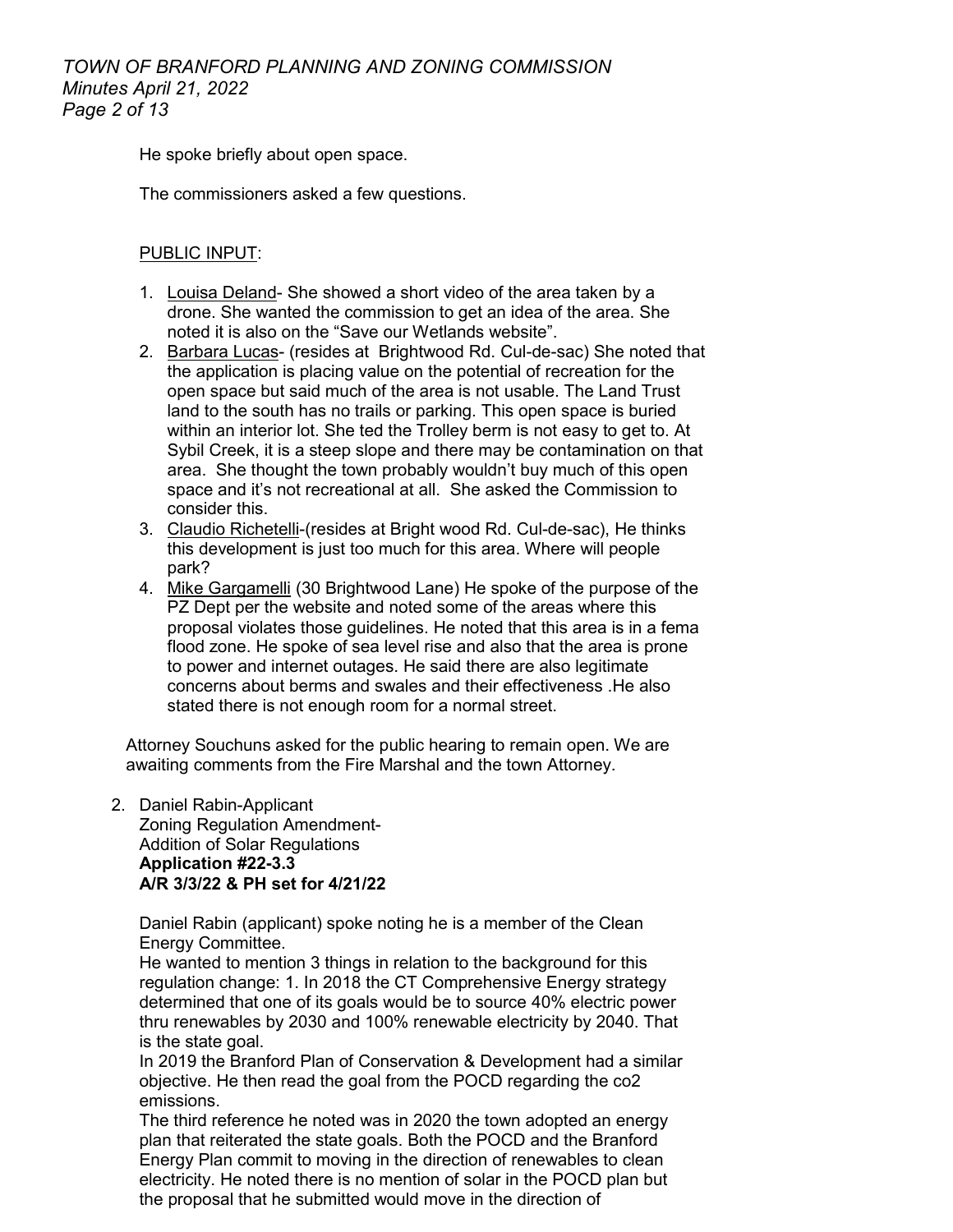## *TOWN OF BRANFORD PLANNING AND ZONING COMMISSION Minutes April 21, 2022 Page 3 of 13*

implementing the recommendations. He commented that solar is not a panacea for energy or climate change or clean air, etc. It's a piece of the solution. More residents are using solar and its coming into its own. He listed what the proposed regulations will accomplish.

H. Smith reviewed the text of the amendment and the staff report and referred to the zoning regulations. He suggested possible wording changes to the text.

The Commissioners had a discussion and asked some questions.

PUBLIC INPUT: No one spoke.

This item was continued to the next meeting on May 5 at the Fire Headquarters. More information is coming.

3. 9 Elm Street LLC, c/o Kevin O'Neill-Applicant 33 Elm Street Zoning Map Change-R1 to IG1 **Application #22-3.4 A/R 3/17/22 & PH set for 4/21/22**

Jim Pretti (Criscuolo Engineering) represented the applicant and highlighted the zone change on the map. He noted that the property is 29 feet along the road and narrower in the back, a little pie shaped. He distributed copies of the map and the zoning regulations that were in place at the time the lot was created (2005). He went into more detail about the lot. He is not sure how the lot was created. He explained that the proposal is to change this lot to IG1 zone and add it to the IG1 lot that is next door. It makes sense. This proposal will allow the rest of the property to be used.

H. Smith reviewed the staff report. He also distributed a recent photo of the property showing extensive clearing. He is unsure why this was cleared.

PUBLIC INPUT: No one spoke.

#### **Chairperson Andres closed the Public Hearing.**

4. Joseph Grise c/o HPoint LLC-Applicant & Owner 45 West Haycock Pt. Rd. Special Exception & Coastal Site Plan-Single Family Home **Application #22-3.5 A/R 3/17/22 & PH set for 4/21/22**

Mark Young (Waldo & Associates) represented the applicant and highlighted the site plan explaining this application is for a single family home.

The Commissioners asked a few questions.

E. Breining reviewed the staff report.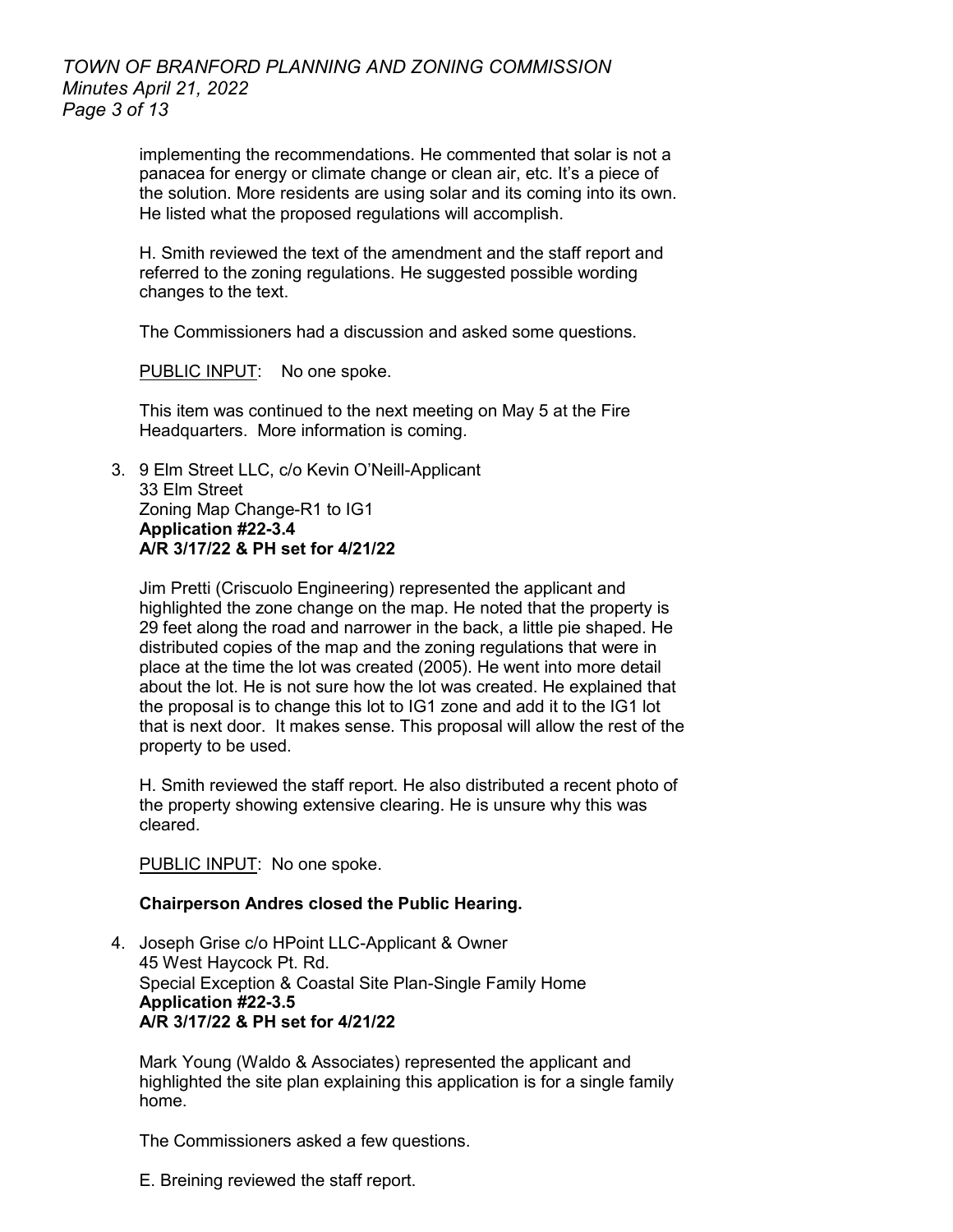*TOWN OF BRANFORD PLANNING AND ZONING COMMISSION Minutes April 21, 2022 Page 4 of 13*

PUBLIC INPUT: No one spoke.

### **Chairperson Andres closed the Public Hearing.**

## **MINUTES: 4/7/22**

- **F. Russo made a motion to approve the minutes as written.**
- **J. Chadwick seconded the motion which passed unanimously.**

## **RETURN TO TABLE:**

1. 9 Elm Street LLC, c/o Kevin O'Neill-Applicant 33 Elm Street Zoning Map Change-R1 to IG1 **Application #22-3.4 A/R 3/17/22 & PH set for 4/21/22**

**J. Chadwick made a motion to approve the Map Amendment finding it is consistent with the Plan of Conservation & Development and the Comprehensive Plan of Zoning with an effective date of May 13, 2022.**

#### **S. Huttner seconded the motion which passed unanimously.**

## **S. Huttner was seated for M. Palluzzi who was absent.**

2. Joseph Grise c/o HPoint LLC-Applicant & Owner 45 West Haycock Pt. Rd. Special Exception & Coastal Site Plan-Single Family Home **Application #22-3.5 A/R 3/17/22 & PH set for 4/21/22**

#### **S. Huttner made a motion to approve the application with the findings and conditions below:**

#### FINDING:

1. The Coastal Site Plan is consistent with the goal and policies of the Coastal Area Management Act (CGS Section 22a-92) and incorporates conditions and modifications necessary to mitigate adverse impacts on coastal resources and any future water dependent activities.

#### CONDITIONS:

1) Prior to the start of construction erosion control measures shall be installed to the satisfaction of the Zoning Enforcement Officer and maintained throughout the project.

2) The Special Exception approval under Section 6.8 granted with the approval of this application shall expire one-year from the date of decision on this application unless renewed by the Commission pursuant to Section 6.8.L.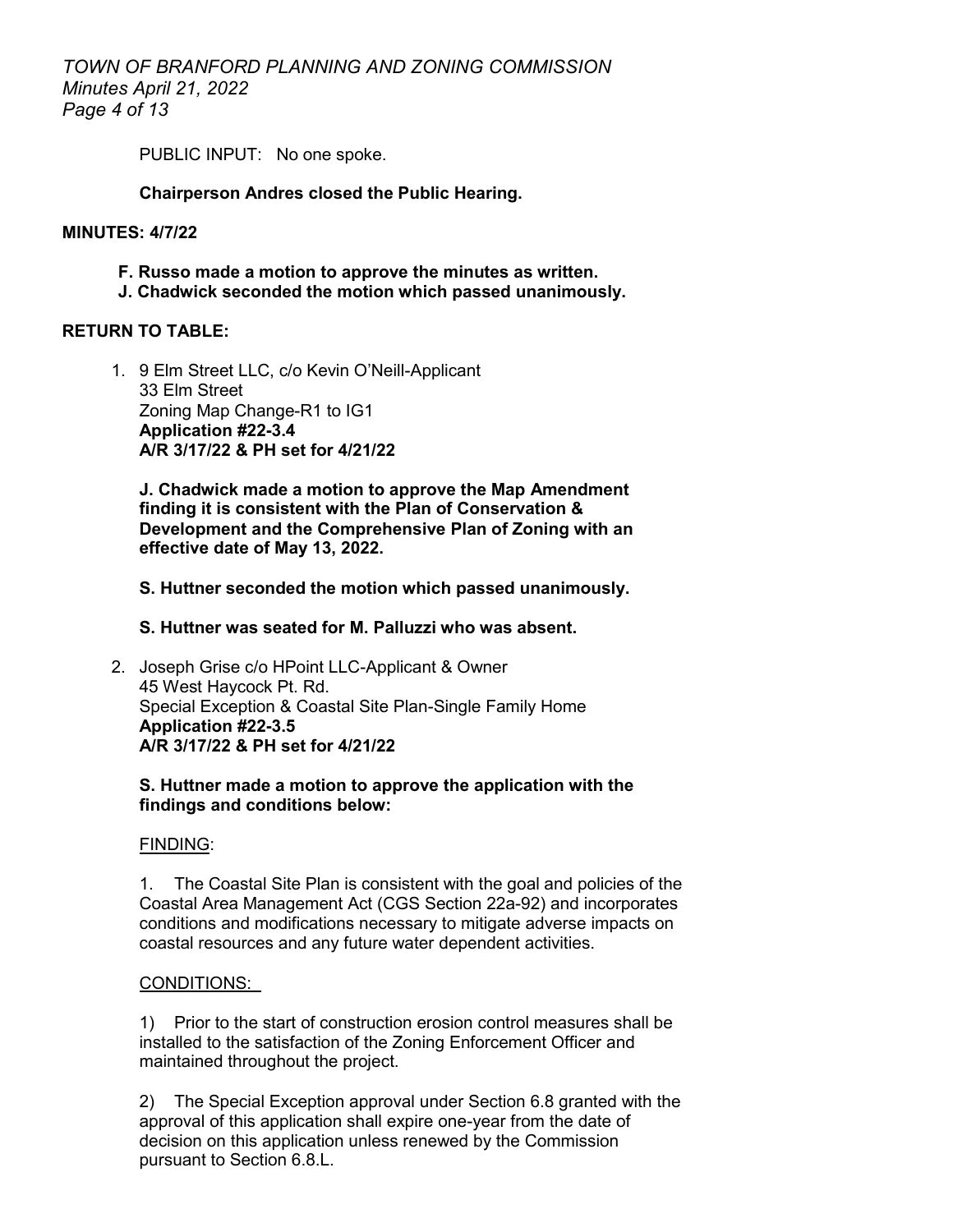3) To reduce glare, all fixtures shall be demonstrated to meet the IES full cutoff definition unless they are emergency lights or very low level accent lights (less than 900 lumen output- less than an incandescent 100 watt bulb). Fixed, not adjustable, arm mounts shall be used for all fixtures. The correlated color temperature of the light source for all exterior fixtures, either building or pole mounted, shall be equal to or less than 3000 Kelvin (K). Information on all building mounted light fixtures shall to be provided including cut sheets with all model choices indicated and an updated photometric plan (Sheet LP-1) including an updated schedule providing information on the different types of fixture (maker & model number, mounting height, lumens generated, etc.) and surface light level projections in foot-candles that are in compliance with the requirements of the Zoning Regulations.

4) Prior to the issuance of a Zoning Permit or the zoning authorization of the issuance of a Building Permit the following shall be addressed to the satisfaction of the Town Planner or his designee:

a. A note shall be added to the site plan stating that the contractor shall be responsible for all grading and earth movement activities shall be in compliance with section 6.8 of the Zoning Regulations.

5) Measures to control dust generated by construction shall be implemented, if deemed necessary by the zoning Enforcement officer.

## **F. Russo seconded the motion which passed unanimously.**

## **CORRESPONDENCE:**

- 1. Generator installation at base of the cell tower located at 405 Brushy Plain Road.
- 2. Cell tower equipment swap at 20 Acorn Road.

## **OLD BUSINESS:**

- 1. Proposed Affordable Housing Plan-**Public Hearing set for May 19, 2022.**
- 2. FSI Acquisitions LLC c/o John Knuff-Applicant Hamilton Branford LLC-owner of 81-111 Commercial Pkwy 49 Commercial Pkwy LLC-owner of 49 Commercial Pkwy, 81-111 Commercial Pkwy & 49 Commercial Pkwy Special Exception- Grading (Section 6.8) **Application #21-11.9 A/R 11/18/21 & PH opened 2/17/22 & closed 3/17/22.**
- 3. FSI Acquisitions LLC c/o John Knuff-Applicant Hamilton Branford LLC-owner of 81-111 Commercial Pkwy 49 Commercial Pkwy LLC-owner of 49 Commercial Pkwy, 81-111 Commercial Pkwy & 49 Commercial Pkwy Special Exception- Warehouse Distribution, E-commerce & Fulfillment Centers **Application #21-11.10 A/R 11/18/21 & PH opened 2/17/21 & closed 3/17/22.**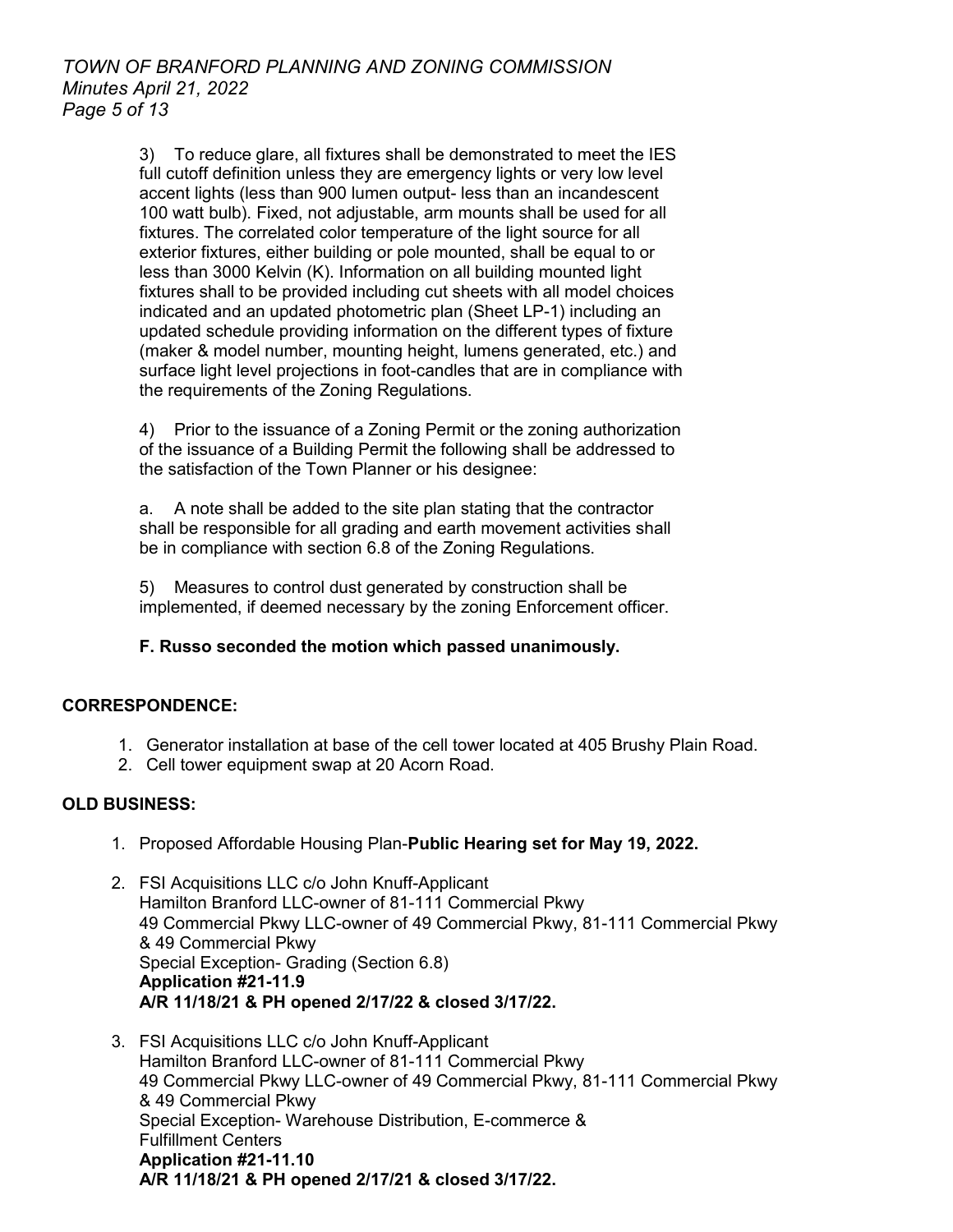## *TOWN OF BRANFORD PLANNING AND ZONING COMMISSION Minutes April 21, 2022 Page 6 of 13*

Application #21-11.9 and #21-11.10 were discussed together. E. Breining reviewed the staff report.

**J. Chadwick made a motion to approve Applications #21-11.9 & #21- 11.10 by adopting the findings and conditions in the staff report below with the modifications noted.**

## **FINDINGS:**

- **1. Full compliance with Section 6.3 is waived per Section 6.3.L and only the landscaping shown on the proposed Site Plan as revised through 03/15/2022 is found to be required since the Commission finds that the proposed Site Plan demonstrates excellence in landscaping design.**
- **2. The Commission finds that with respect to compliance with Section 6.7 only the applicant's proposed use would be more applicable to the Gas/Service Station in the Lighting Appendices' Table 3's pump island area as opposed to the Pedestrian Area/Building Perimeter of Table 1 in this Appendix. Therefore a max illuminance level of 12 foot-candles shall be applied to the area under the canopy.**
- **3. The trip generation model used in the traffic study dated November 2021 and the Traffic Study Addendum dated February 16, 2022 from BL Companies and based on the Operational Summary dated March 2, 2022 (collectively the "Traffic Study") is found to be the basis for the Planning & Zoning Commission's understanding of the traffic impact of the proposed use. Based solely on this understanding of the traffic impact and the operation of the proposed use according to the time and day restrictions on the generation of traffic in the Traffic Study, the Commission finds subject to compliance with the conditions of this approval, that the Special Exception criteria of Section 9.8.F.7 and other criteria of Section 9.8.F, as they may relate to traffic, are met.**

 **The Commission finds that, subject to the compliance with the conditions of this approval, the other criteria of Section 9.8.F are met.**

- **4. The Commission, based on the testimony provided by Town Counsel to the Commission at the public hearing on March 17, 2022 finds that it does not have jurisdiction to address concerns raised regarding the prohibition of tractor trailer trucks serving this use from using CT Route 142.**
- **5. With respect to the proposal in the Traffic Study to make an application to the CT DOT Office of the State Traffic Administration for an additional rightturn only lane to be added to the southbound Route 1 leg of the Route 1 Commercial Parkway intersection, the Commission supports the testimony of its traffic peer reviewer, Stephen Ullman, P.E. of Alfred Benesch & Company that this right-turn only lane not be added for the reasons he presented.**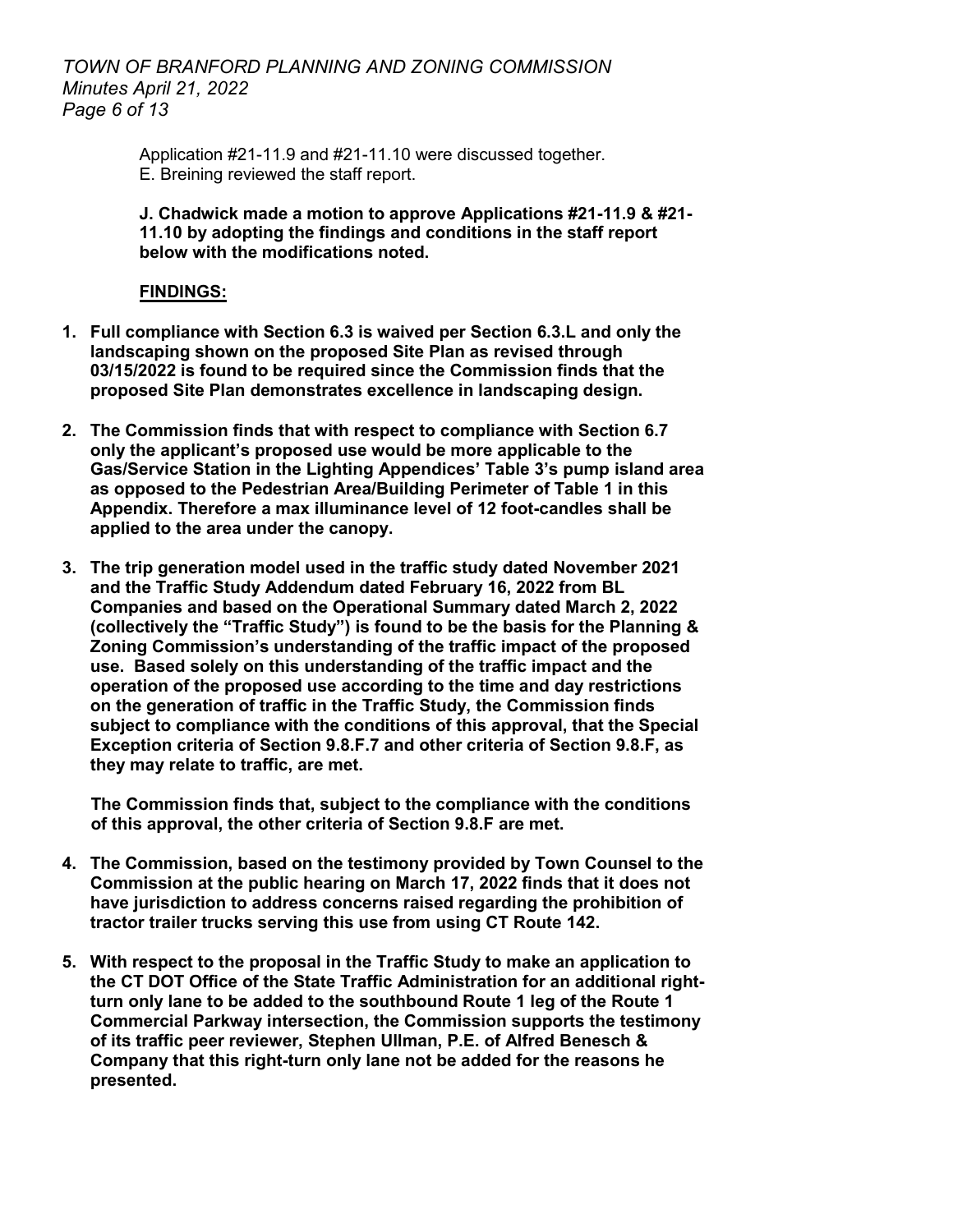## **CONDITIONS:**

- **1. All construction, site work, and architectural design of the proposed building on the subject property is limited to and shall substantially follow that depicted on the most recently submitted revisions of the submitted plans and documents ("Approved Plans") except as they may be modified to conform to the requirements of this approval or be further modified by the Planning and Zoning Commission or be modified for, construction related, minor changes approved by the Town Planner per Section 9.6.B.5.**
- **2. Any change to the operation of the use that substantially deviates from the "delivery van dispatch schedule" described in the Operational Summary submitted as part of Robert Baltramaitis's March 2, 2022 memo and consistent with the trip generation model used in the traffic study dated November 2021 and the Traffic Study Addendum dated February 16, 2022 from BL Companies without the approval from the Planning & Zoning Commission as a modification to this approval shall constitute a violation of this approval.**
- **3. Indigenous plant material shall be added to the landscaping plan where determined to be possible by the landscape architect.**
- **4. Prior to the start of any construction activity including tree removal/clearing (beyond that needed to complete items c. and d. below) the following shall be accomplished to the satisfaction of the Zoning Enforcement Officer:**
	- **a. A pre-construction meeting including the Zoning Enforcement Officer, Town Planner (or designee), Town Engineer or designee, Inland Wetlands Department Staff, applicant's construction supervisor, applicant's Licensed Connecticut Arborist and applicant's Connecticut licensed Professional Engineer.**
	- **b. Installation of construction fencing along the limit of disturbance as defined on Sheet EC-1.**
	- **c. Installation of the sedimentation and erosion control measures.**
	- **d. Submittal of a Soil and Erosion Control Financial Guarantee in favor of the Town of Branford pursuant to Section 6.8.F.1 of form, content, and amount as determined by the Town Planner or Zoning Enforcement Officer as he may be advised by the Town Engineer and the Town Attorney, except that this financial guarantee shall not be in the form of a surety bond.**
- **5. To reduce glare, all fixtures shall be demonstrated to meet the IES fullcutoff definition unless they are emergency lights or very low level accent lights (less than 900 lumen output – less than an incandescent 100 watt bulb). Fixed, not adjustable, arm mounts shall be used for all fixtures. The correlated color temperature of the light source for all exterior fixtures, either building or pole mounted, shall be equal to or less than 3000 Kelvin (K). Information on all building mounted light fixtures shall to be provided including cut sheets with all model choices indicated and an updated photometric plan (Sheet LP-1) including an updated schedule providing**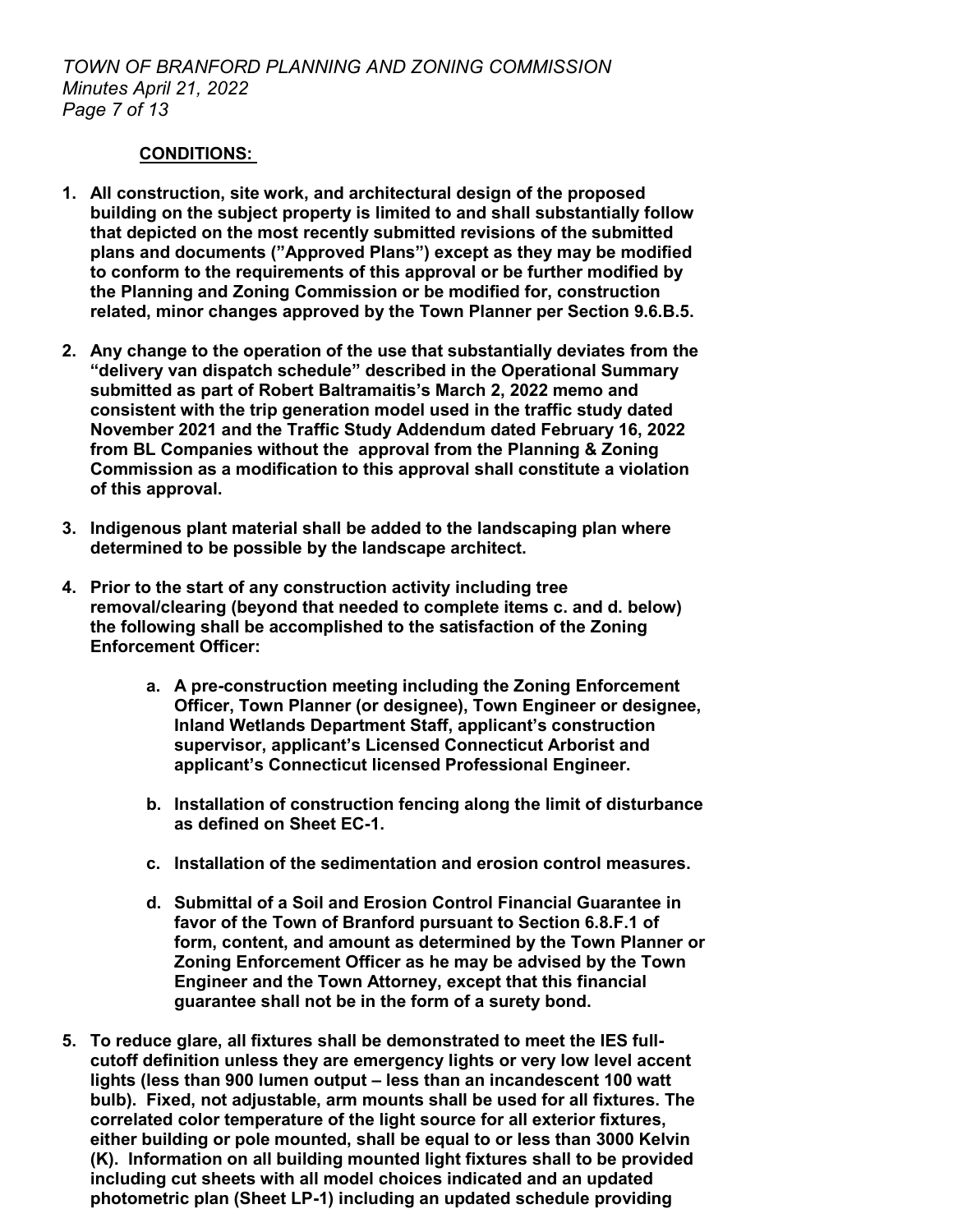**information on the different types of fixture (maker & model number, mounting height, lumens generated, etc.) and surface light level projections in foot-candles that are in compliance with the requirements of the Zoning Regulations.**

- **6. To comply with Section 6.8, the Applicant shall submit the following for the review and approval of the Town Planner or Zoning Enforcement Officer, as he may be advised by the Fire Marshal, prior to beginning any work on site requiring a Blasting Permit:**
	- **a. Submittal of additional information to specify the amount of blasting and location of blasting as required by Section 6.8.F.10.**
	- **b. Documentation that an offer of a pre-blast survey was made to owners of all structures any part of which is within 250 feet of the area of the blasting as identified above.**

**All blasting shall comply with any Blasting Permit issued as well as the submitted Blasting Plan and be limited to Monday through Friday 9:00 am to 3:00 pm.**

- **7. The Special Exception approval under Section 6.8 granted with the approval of this application shall expire one-year from the date of decision on this application unless renewed by the Commission pursuant to Section 6.8.L.**
- **8. Foundation as-builts are required for the proposed building.**
- **9. Prior to the issuance of a Zoning Permit or the zoning authorization of a Building Permit the applicant shall submit for review and approval by the Zoning Enforcement Officer/Town Planner, etc. any required evidence including modifications to the Plans and Application Documents required to document compliance with Condition #'s 4, 5,and 6 above and address the following:**
	- **a. Final design plans, prepared by a CT licensed Professional Engineer, for all retaining walls over three feet (3') in height that meet all of the requirements of Section 6.13.C of the Zoning Regulations and demonstrating the compliance of all proposed walls with the eight-foot (8') height limitation and three-foot (3') wall separation requirements of Section 6.13.C and addressing the additional landscaping requirements of Section 6.13.C .11.**
	- **b. Sign AS-1 on Sheet DN-2 shall be removed or the "Tenant ABC#" language shall be altered.**
	- **c. The applicant shall include a cross walk at the northern most entrance and additional sidewalks on the site plan to extend to the northern property line so as to eventually connect with the existing sidewalks on 131 Commercial Parkway.**
	- **d. The canopy shall be modified to include shielding to prevent the light sources mounted under it from being visible off-site.**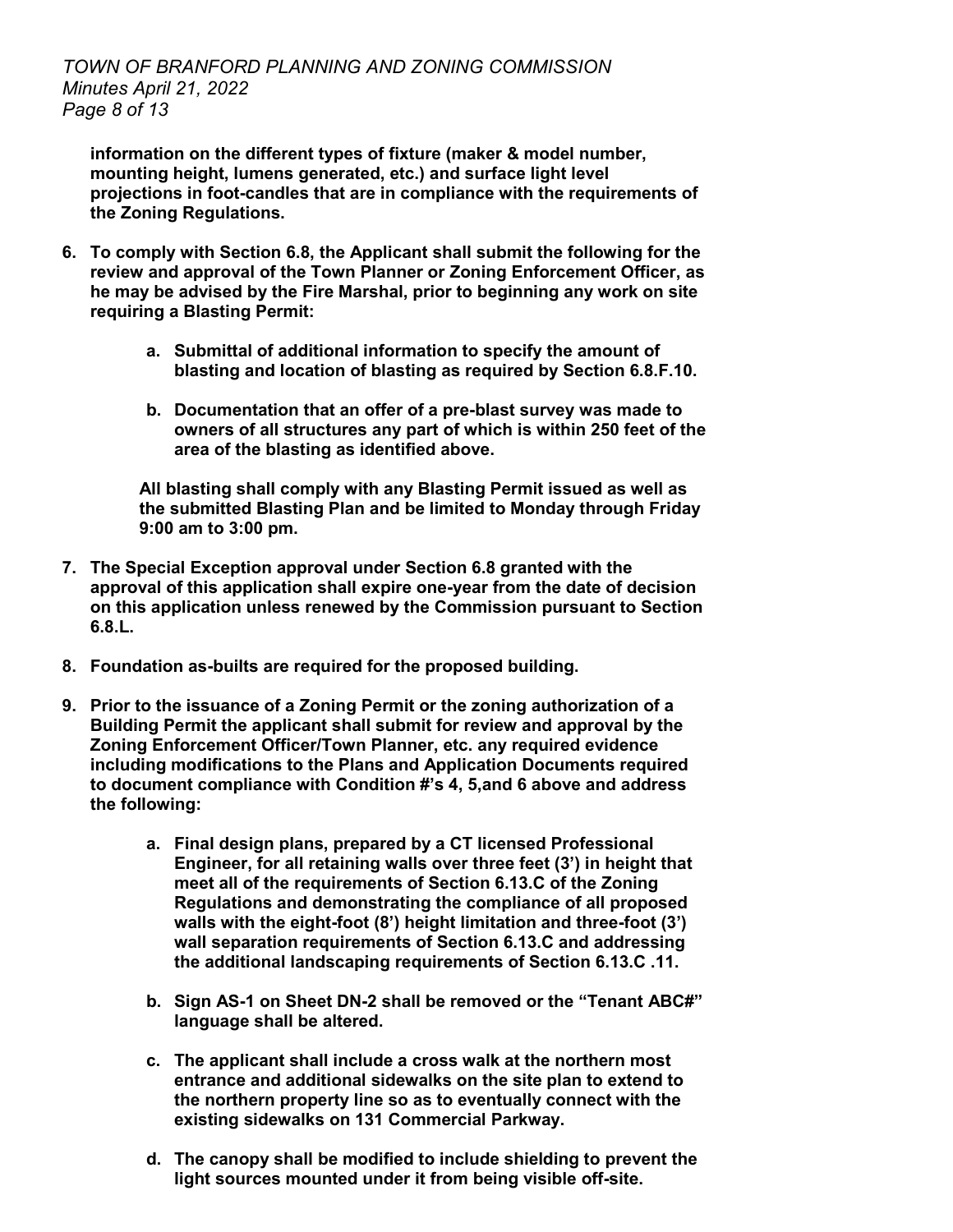*TOWN OF BRANFORD PLANNING AND ZONING COMMISSION Minutes April 21, 2022 Page 9 of 13*

- **e. Any modifications to the storm water management system shown on Sheets DR-0, DR-1 and DR-2 respectively entitled Overall Drainage Plan and Drainage Plan or Detail Sheets DN-6 through DN-14, shall be made to address comments of the Town Engineer's office in an email dated March 15, 2022 from Assistant Town Engineer Jennifer Acquino to the satisfaction of the Town Engineer.**
- **f. Any modifications to the proposed sanitary sewer service line changes proposed in the Approved Plans to take place on the private property n/f owned by 131 Commercial Parkway LLC to the north of the subject property (or the acquisition of an easement of form and content satisfactory to the Town Counsel and the Town Engineer to accommodate the changes proposed on the adjoining property) necessary to address comments of the of the Town Engineer's office in an email dated March 15, 2022 from Assistant Town Engineer Jennifer Acquino to the satisfaction of the Town Engineer.**
- **g. Submittal of two full sets of the plans enumerated in Condition 1 above modified only to address the conditions of this approval to the satisfaction of the Zoning Enforcement Officer and Town Planner stamper/sealed and signed by the appropriate professional who prepared the individual sheets.**
- **10. Prior to the issuance of any Certificate of Zoning Compliance or the zoning authorization for the issuance of any Certificate of Occupancy the following shall be addressed to the satisfaction of the Zoning Enforcement Officer:**
	- **a. The completion of all site work or an appropriate bond established per Section 9.6.G.**
	- **b. Documentation that an offer of a post-blast survey was made to owners of all structures any part of which is within 250 feet of the area of the blasting as identified above in Condition 8 to document any changes in conditions from the pre-blast survey required above and a remediation plan proposed, approved and executed to address any conditions altered by the blasting.**
	- **c. Submittal of final as-builts of the development.**
	- **d. Submittal of a Financial Guarantee to ensure the survival of plant materials in favor of the Town of Branford pursuant to Section 6.3.M.3 of form, content, and amount as determined by the Zoning Enforcement Officer as he may be advised by the Town Engineer and the Town Attorney, except that this financial guarantee shall not be in the form of a surety bond.**
- **11. No additional signage or new or replacement lighting shall be installed without Planning or Zoning Commission approval, or that of its staff whichever may be appropriate, for compliance of the proposed signage or lighting with the Zoning Regulations.**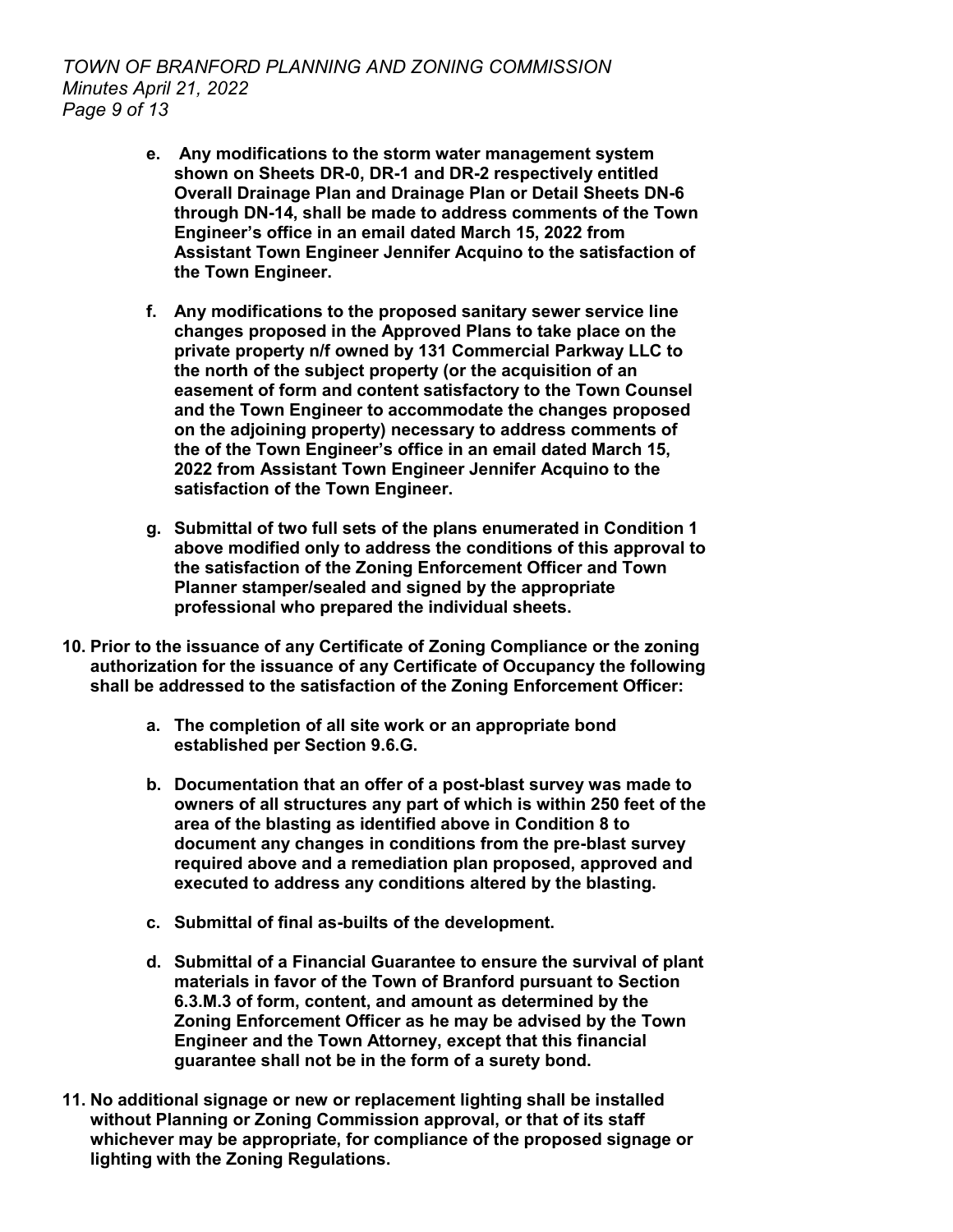- **12. As may be directed by the Zoning Enforcement Officer, necessary measures to control any dust generated by fill brought into the site or movement of earth material on site shall be implemented and any additional measures to control soil and erosion determined to be necessary to address conditions during construction.**
- **13. To ensure continued compliance with the Zoning Regulations (Section 6.3) all landscaping must be maintained as an on-going requirement of this approval to ensure survival of the landscaping. Any landscaping element that does not survive or that becomes significantly damaged must be replaced in–kind.**
- **14. Any modifications to the site, building, statement of use, or other aspects of the property from those approved herein shall require further approval as provided by Section 9.6 of the Zoning Regulations.**
- **15. Due to the presence of inland wetlands within 100' of portions of the site work, the following additional measures regarding site and soil stabilization shall be undertaken during construction (time period between the issuance of a zoning/building permit and the issuance of the final Certificate of Compliance/Occupancy:**
	- **a. The applicant shall provide monthly progress reports per Section 6.10.F.4 unless the requirement is waived by the Zoning Enforcement Officer, who may reinstitute it as he may determine necessary.**
- **16. Prior to the issuance of a Zoning Permit or the authorization for the issuance of a Building Permit, all conditions of the approval granted by the Inland Wetlands Commission on December 9, 2021 shall be met.**
- **17. Conduits for future Electric Vehicle (EV) charging stations shall be installed as appropriate.**
- **18. The manufacturer's recommended requirements and schedule for cleaning and maintenance of the elements of the Stormwater Management System as well as an additional list of maintenance measures and schedule for their execution as approved by the Town Engineer for the elements of the Stormwater Management System without any manufacturers' s recommended requirements for maintenance shall be followed and regular monitoring of catch basins sumps, and establishment of and compliance with a cleaning schedule such that the frequency of routine cleaning will ensure that no catch basin sump at any time will be more than fifty (50) percent full (e.g. contents within the sump exceed one half of the distance between the bottom interior of the catch basin to the invert of the deepest outlet of the catch basin) performed by the applicant, owner, and/or successor in title to the Property, and reports documenting this shall be submitted to the Town Engineer every two years following the issuance of a final Certificate of Zoning Conformance or the zoning authorization of the issuance of a Certificate of Occupancy.**
	- **J. Vaiuso seconded the motion which passed unanimously.**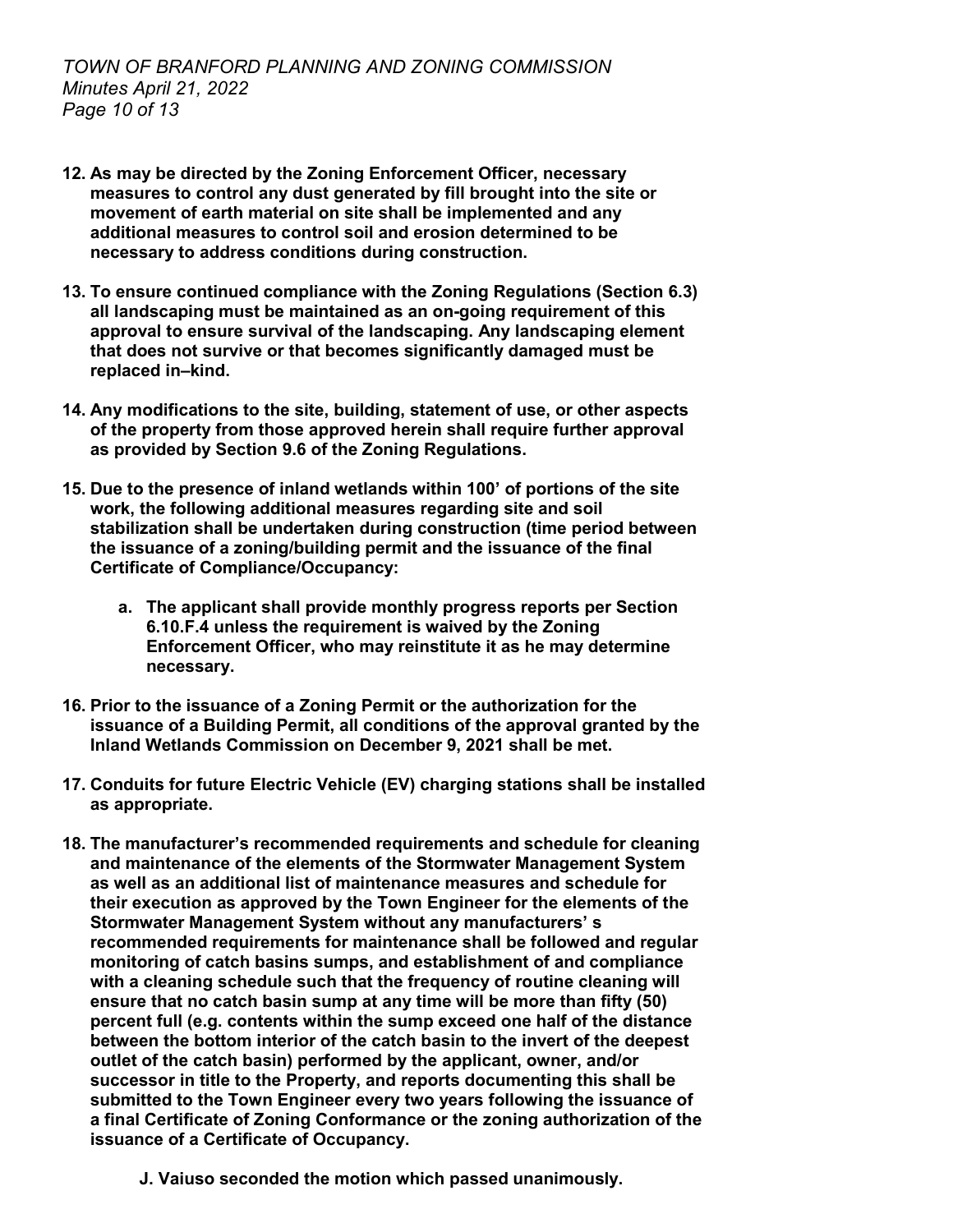## *TOWN OF BRANFORD PLANNING AND ZONING COMMISSION Minutes April 21, 2022 Page 11 of 13*

- 4. 61 Burban Associates LLC, c/o Joseph Iamunno (Manager)- Applicant & Owner 61 Burban Drive PDD/Master Plan-Multi-Family Residential Development **Application #21-11.4 A/R 11/18/21 & PH opened 1/20/22 & closed 3/17/22.**
- 5. 61 Burban Associates LLC, c/o Joseph Iamunno (Manager)- Applicant & Owner 61 Burban Drive PDD Site Plan/Cam – Multi-Family Residential Development **Application #21-11.5 A/R 11/18/21 & PH opened 1/20/22 & closed 3/17/22.**

**Application#21-11.5 and #21-11.4 are TABLED to the next meeting on 5/5/22.**

6. RHC Associates-Applicant & Owner 424-436 West Main Street Special Exception Modification-Restaurant **Application #22-2.3 A/R 2/17/22 & PH opened 3/3/22 & closed 3/17/22.**

The Commission discussed this.

**S. Huttner made a motion to deny the application for the two reasons listed below in the staff memo:** 

- **1. The applicant does not satisfy the queuing space requirements of Section 7.15.**
- **2. The proposed driveway configuration would create unsafe traffic conditions and would not prevent traffic hazards and nuisances.**
- **F. Russo seconded the motion which passed unanimously.**
- 7. Matthew & Stephanie Milano-Applicants & Owners 125 Thimble Islands Road 2 Lot Subdivision & Coastal Site Plan **Application #22-2.5 A/R 3/3/22**

#### **This application is WITHDRAWN.**

8. Justin Gargano-Applicant Charles Weber Jr. c/o 16 Business Park LLC-Owner 16 Business Park Drive Site Plan Modification- Add patio & landscaping to Brewery **Application # 22-3.6 A/R on 3/17/22**

**This item is TABLED to the 5/5/22 meeting.**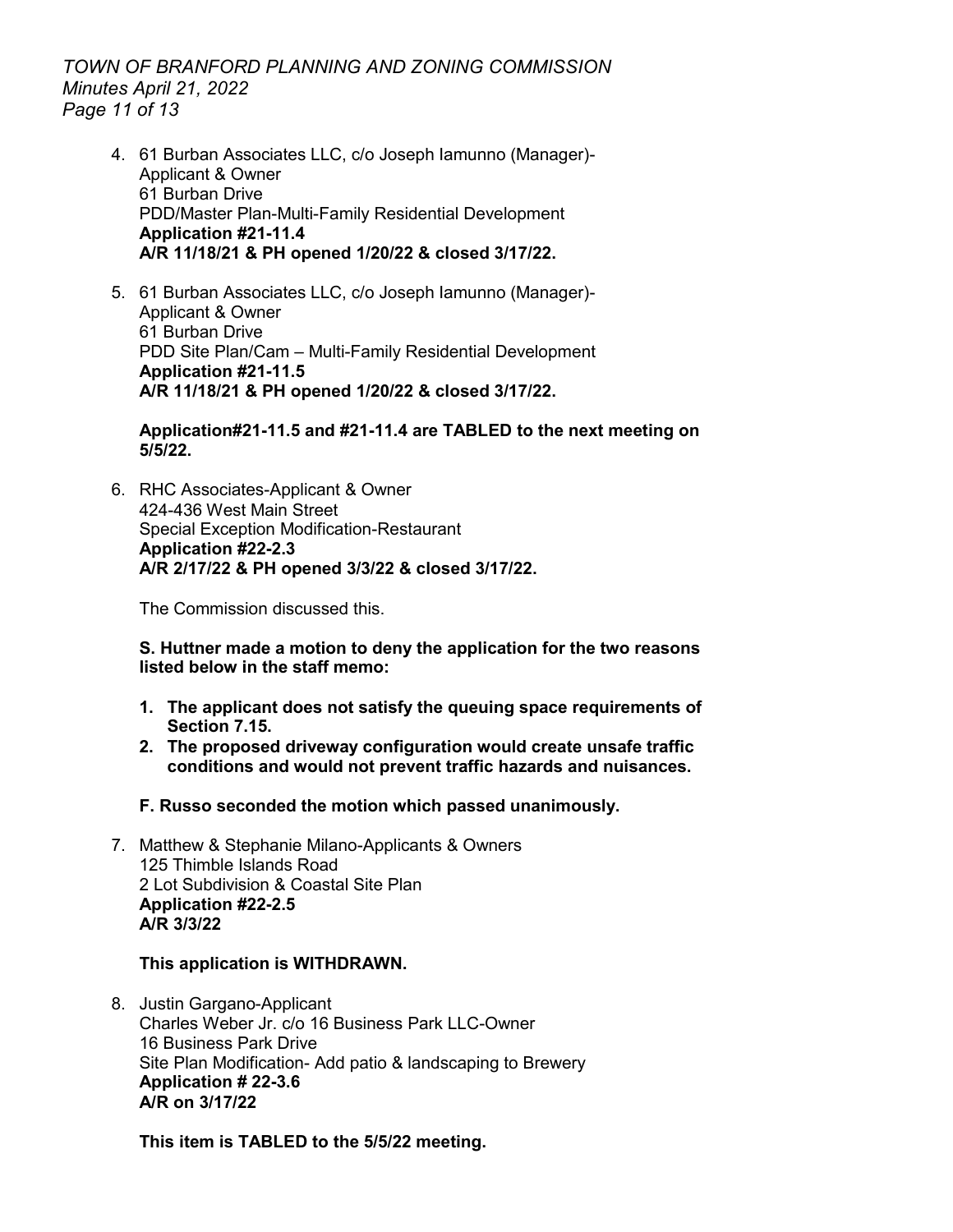*TOWN OF BRANFORD PLANNING AND ZONING COMMISSION Minutes April 21, 2022 Page 12 of 13*

- 9. Ron & Marie Cervero-Applicants & Owners 44 Flat Rock Road Special Exception-Oversized Accessory Structure (Construction of a Two Car Garage) **Application #22-3.7 A/R 4/7/22 & PH set for 5/5/22**
- 10. Robert & Elena McLean-Applicants & Owners 26 Old New England Road Special Exception- Single Family Home **Application #22-3.8 A/R 4/7/22 & PH to be set**

## **The Public Hearing is set for 5/19/22**

11. Dream Machines LLC & Cavu Holdings LLC c/o Gerald Beauton-Applicant & Owner 226 North Main Street Special Exception-Automotive Sales **Application #22-3.10 A/R 4/7/22 & PH set for 5/5/22**

12. Sunrise Cove Association Inc. (Sunrise Cove Camp) c/o Robert Caldarella-Applicant Zoning Regulation Amendment-Amend Section 3.3A and add new Section 3.5 (Pre-existing summer cottage/camp site). **Application #22-4.1 A/R 4/7/22 & PH set for 5/5/22**

13. Robert Mangino-Applicant Shrestha Management CCC-Owner 230 East Main Street Site Plan-Restaurant/Convenience Store **Application #22-4.2 A/R 4/7/22**

**This item is TABLED.**

## **NEW BUSINESS:**

1. Vigliotti Construction-Applicant & Owner 99 Todd's Hill Road (Lot 4 & 5) Subdivision Modification (Section 6.10) **Application # 22-4.3 To be A/R** 

Attorney Nicholas Mingione represented the applicant. He stated this subdivision was approved in April 2020. During the construction process, the purchaser of lot 5 decided to flip the house and put the driveway on the other side and there was a slight encroachment of the front porch to one of the side yard setbacks. He displayed the site plan.